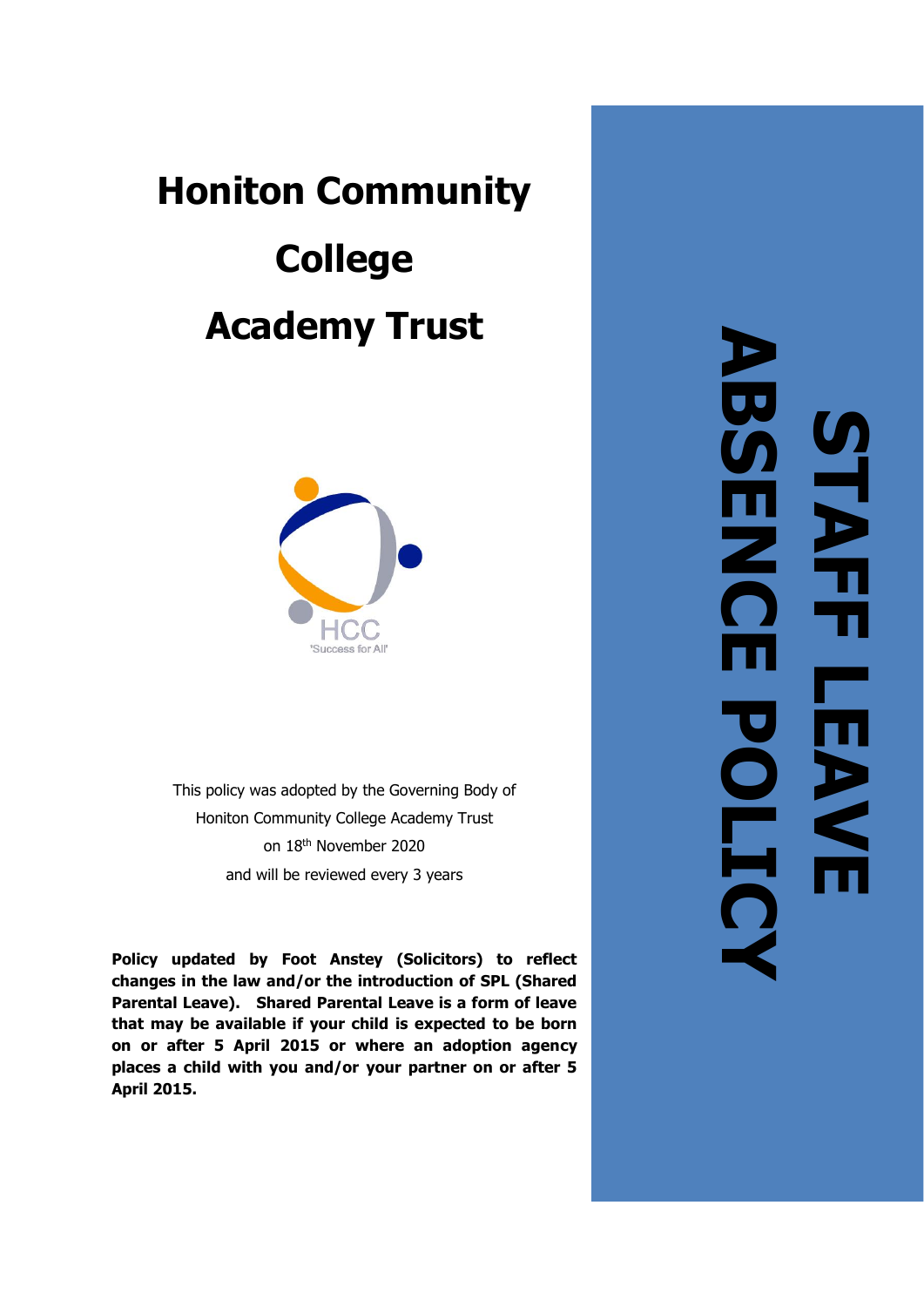## **CONTENTS**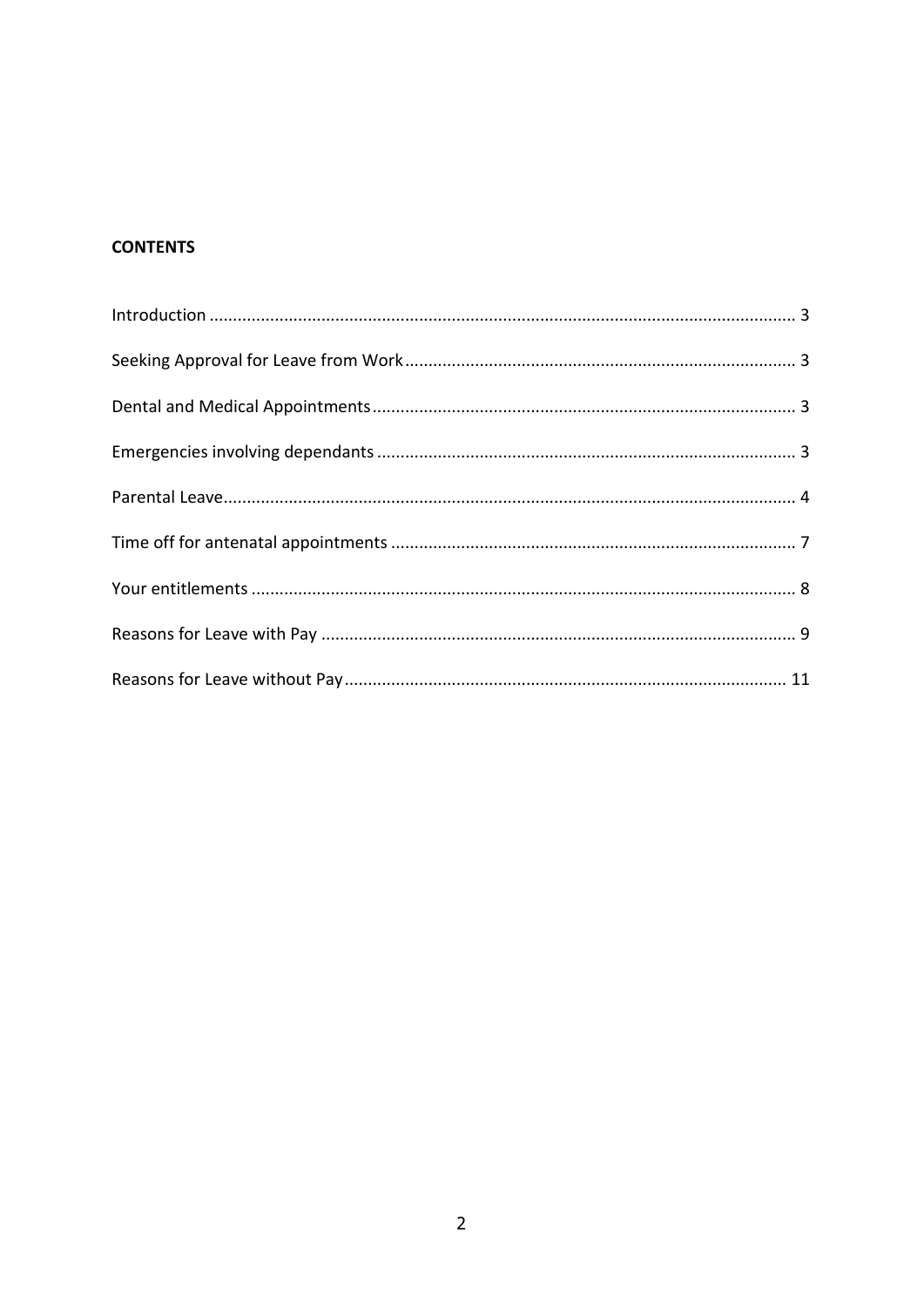#### **Staff Leave and Absence Policy**

#### <span id="page-2-0"></span>**Introduction**

Honiton Community College recognises and values the contribution of each member of staff to the education of the children in the school. It recognises that during the course of employment, colleagues will occasionally be absent from work through ill health, maternity and other authorised circumstances.

Absence of any staff employed in schools during term time means some impact on the children's education. Therefore, requests from any member of staff for absence to be taken during term time must be regarded by all as the exception. Requests for leave of absence for the purpose of taking holidays and/or contributing to holidays will not be granted.

This policy gives details of entitlements of members of staff in relation to absence. Parttime staff will have the entitlement for leave from work reduced in proportion to the percentage of time they work. Absence due to sickness or injury will be dealt with under our Maximising Attendance and Managing Sickness Absence Policy.

#### <span id="page-2-1"></span>**Seeking Approval for Leave from Work**

All staff will be required to follow the College's procedures for requesting leave of absence and for reporting absence.

Authorised paid and unpaid absence from work for the reasons given in this policy requires prior approval.

Requests for paid or unpaid leave must be made in writing to the Principal with full reasons for the request. Requests by the Principal should go to the Chair of Governors. The request should be made as soon as it is known that it will be required, and in any case not less than one full week in advance of the proposed absence, except in exceptional or unforeseen circumstances such as the death of a family member.

Requests for leave of absence will be considered taking into account:

- the principles of this policy,
- the best interests of the children and the school,
- treating staff in a fair, reasonable and consistent way,
- the terms and conditions of your employment.

#### <span id="page-2-2"></span>**Dental and Medical Appointments**

It is expected that dental and medical appointments will be made out of school hours wherever possible. It is recognised that in some circumstance, such as an appointment being expected from a hospital, that this may not always be possible. However, appointments in work time should be kept to a minimum and cause as little disruption as possible.

#### <span id="page-2-3"></span>**Emergencies involving dependants**

We also recognise and we respect that there will be occasions when you will need to take time off work to deal with unexpected events involving one of your dependants or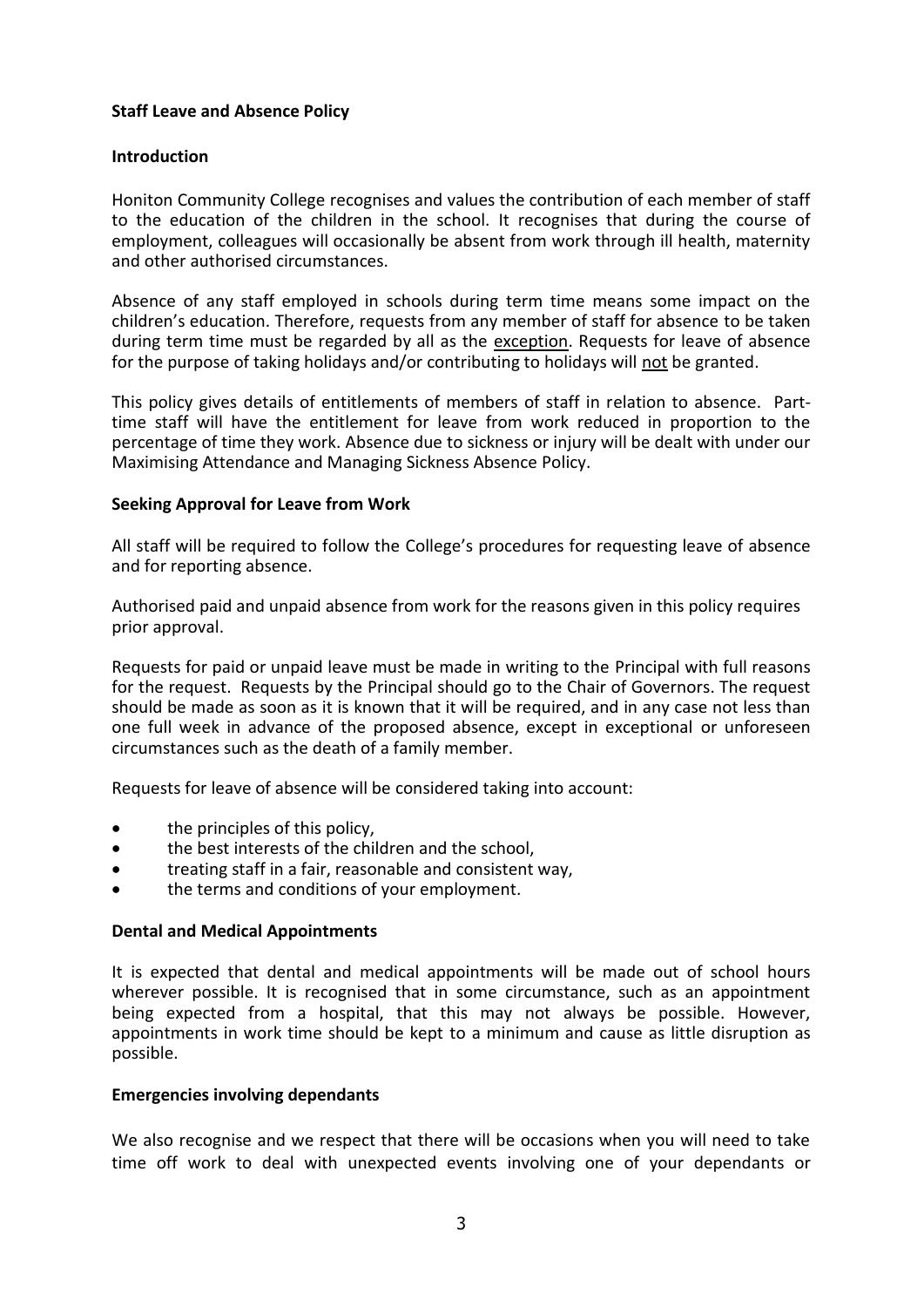somebody close to you.

You have a right to take a reasonable amount of time off work when it is necessary to:

- provide assistance when a dependant falls ill, gives birth, is injured or assaulted;
- make longer-term care arrangements for a dependant who is ill or injured;
- take action required in consequence of the death of a dependant;
- deal with the unexpected disruption, termination or breakdown of arrangements for the care of a dependant; and/or
- deal with an unexpected incident involving your child during school hours (or those of another educational establishment).

A dependant for the purposes of this policy is:

- Your spouse, civil partner, parent or child;
- a person who lives in the same household as you, but who is not your tenant, lodger, boarder or employee; or
- anyone else who reasonably relies on you to provide assistance, make arrangements or take action of the kind referred to above.

You are only entitled to take time off under this policy to provide personal care for a dependant where there is an immediate crisis. If you know well in advance that you wish to take time off to care for a dependant yourself, rather than arrange for someone else to do so, this policy will not apply. You should take advice from your manager or the Principal if you need to take time off work in these circumstances.

For the right to time off under this policy to arise, it must be necessary for you to take action in relation to a dependant. Whether action is necessary will depend on the nature of the problem, the closeness of the relationship between you, and whether someone else is available to assist. Action is unlikely to be considered necessary if you knew in advance that a problem might arise but didn't make alternative arrangements for a dependant's care.

Reasonable time off in relation to a particular problem will not normally be more than one or two days. However, we will always consider each set of circumstances on their facts.

You will only be entitled to time off under this policy if, as soon as is reasonably practicable, you tell your manager or the Principal the reason for your absence and how long you expect to be away from work. If you fail to notify us as required, you may be subject to disciplinary proceedings under our Disciplinary Procedure for taking unauthorised time off.

Where it is possible to do so in advance or when you return to work after taking time off under this policy, we might ask you to provide evidence for your reasons for taking the time off. Suspected abuse of this policy will be dealt with as a disciplinary issue under our Disciplinary Procedure.

#### <span id="page-3-0"></span>**Parental Leave**

We recognise and respect that there will be occasions when you may wish to take time off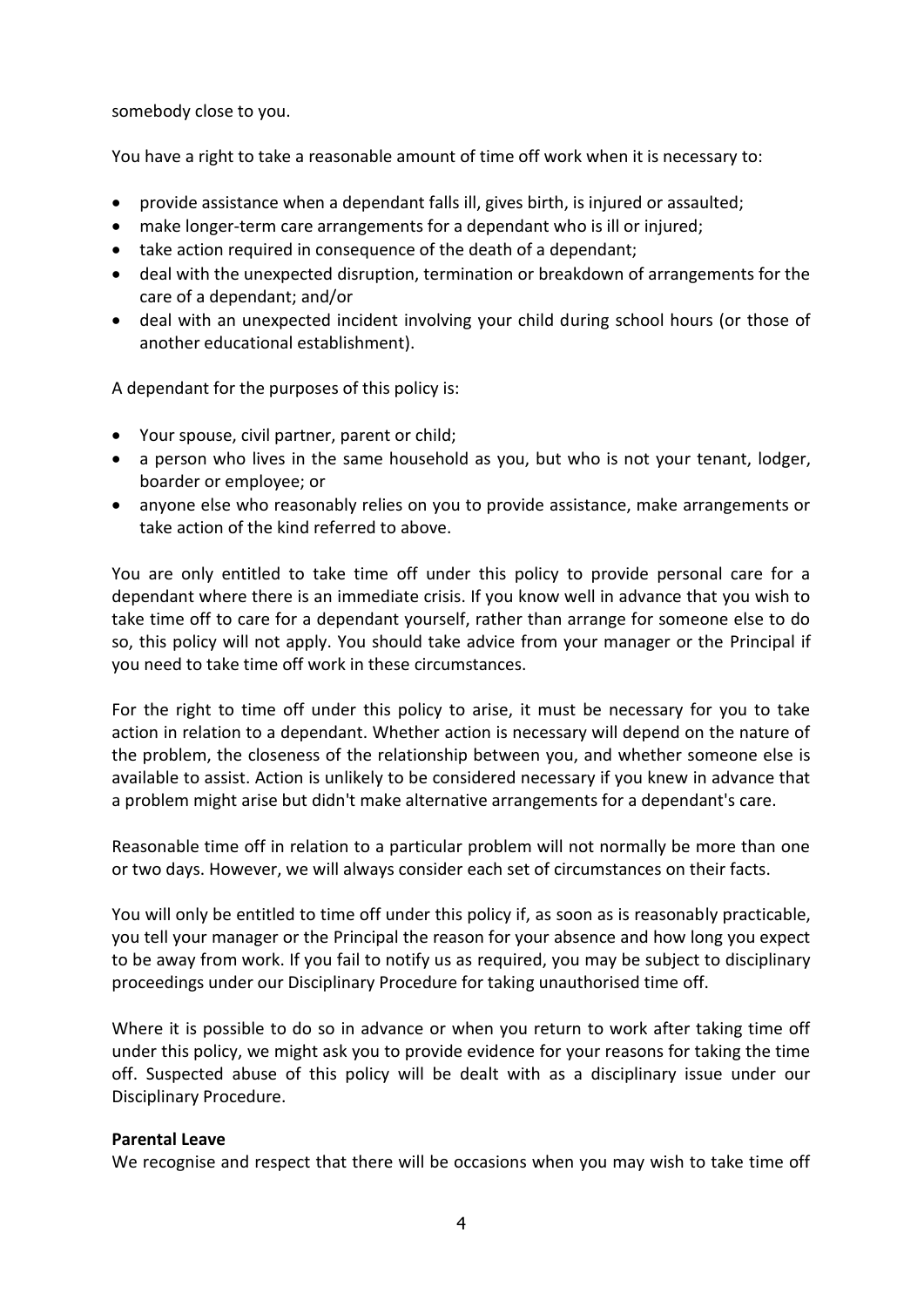work to care for or spend time with your children.

Providing you qualify, you are entitled to take up to 18 weeks' unpaid parental leave in relation to each child you are responsible for. The rules on how and when you can take parental leave are set out below.

Any parental leave that you take in relation to a child while working for another employer counts towards your 18-week entitlement. If you have taken parental leave in relation to a child during previous or concurrent employment, you should provide details to your manager or the Principal.

To take a period of parental leave in relation to a child, you must:

- have at least one year's continuous employment;
- have or expect to have responsibility for the child; and
- be taking the leave to spend time with or otherwise care for the child.

You have responsibility for a child for the purposes of point 2 above, if you:

- are the child's biological mother or father (whether or not you are living with the child);
- are the child's adoptive parent; or
- otherwise have legal parental responsibility for the child (for example, if you are the child's guardian).

You can only take parental leave before the child's fifth birthday or in the case of a child entitled to a disability living allowance, before the child's 18th birthday. If the child is adopted, you can only take your parental leave before the fifth anniversary of the date of placement or the child's 18th birthday, if this is sooner.

Unless the leave is to be taken in respect of a child entitled to a disability living allowance, you can only take parental leave in blocks or multiples of one week and are only entitled to take four weeks' parental leave each year in relation to each child. A year for this purpose begins on the date when you became entitled to take parental leave in relation to the child in question.

You must give your manager or the Principal notice of your intention to take parental leave. This should be in writing. The notice requirements are as follows:

- If you wish to take parental leave commencing immediately on the birth of a child, you must give notice of your intention at least 21 days before the start of the expected week of childbirth (EWC). The notice must specify the EWC and the duration of the period of leave required.
- If you wish to take parental leave commencing immediately on the adoption of a child, you should give notice of your intention at least 21 days before the start of the expected week of placement (EWP). If this is not possible, you must give as much notice as you can. The notice must specify the EWP and the duration of the period of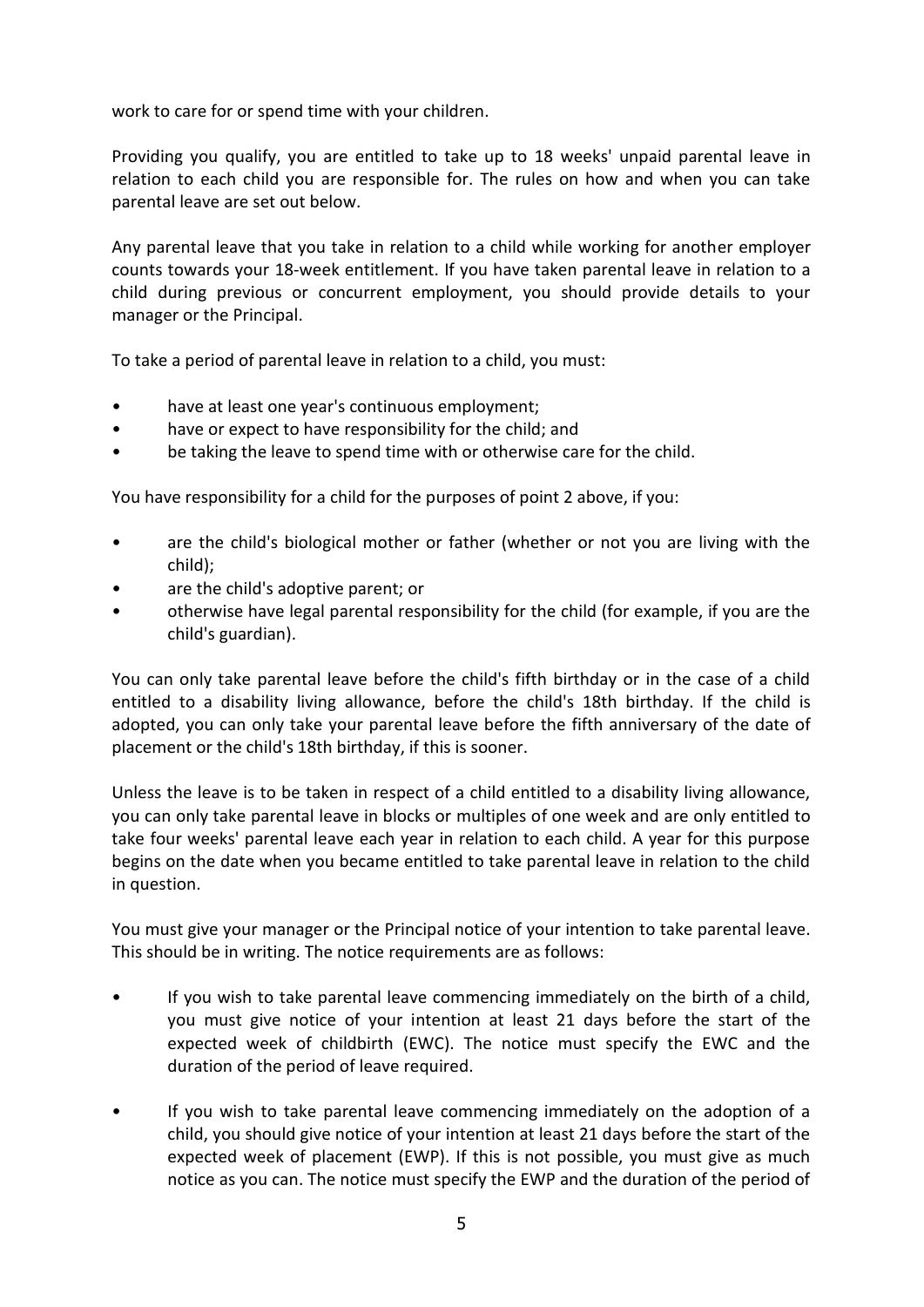leave required.

• In all other circumstances, you must give notice of your intention to take parental leave at least 21 days before you intend the leave to start. The notice must specify the dates on which the period of leave is to begin and end.

If you wish to take a period of parental leave immediately after a period of ordinary paternity leave, it would be helpful if you could give us notice of your intention at least 21 days before the start of the EWC or EWP. If this is not possible, you should give as much notice as you can. If you do not give notice at least seven days before your period of ordinary paternity leave starts, we might not allow you to take the period of parental leave requested. However, we shall consider each case on its merits.

Before you take a period of parental leave under this policy, you must provide us with evidence of:

- your responsibility or expected responsibility for the child;
- the child's date of birth or date of adoption placement; and
- if applicable, the child's entitlement to a disability living allowance.

For details of what evidence is required in your particular circumstances, or if you have difficulties obtaining the evidence, please contact your manager or the Principal.

Where you give notice of your intention to take parental leave on the birth or adoption of a child, we will not postpone your leave. We will also not postpone your leave if, in the case of an adopted or disabled child, the postponement would result in your leave being taken after the child's 18th birthday. However, we reserve the right to postpone your leave in any other circumstances for up to six months where the leave as planned would unduly disrupt the College.

If we decide to postpone your parental leave, we will consult with you about the date to which the leave might be postponed and no more than seven days after you gave notice of your intention to take the leave, give you written notice stating the reason for the postponement and the new beginning and end dates of the leave which we will allow you to take. You will not lose your parental leave entitlement if, because our postponement, you are not able to take your parental leave before your child's fifth birthday (or on the fifth anniversary of the child's adoption placement, if applicable).

Your contractual provisions relating to pay and benefits are suspended during parental leave. However, you are entitled to benefit from any contractual terms you have in relation to being given notice, redundancy compensation and disciplinary and grievance procedures. Holiday entitlement will continue to accrue.

During parental leave you will remain bound by your obligation of good faith towards the College, as well as any contractual terms relating to the giving of notice, the disclosure of confidential information, the acceptance of gifts and benefits, and your freedom to participate in another business (for example, by working for a third party).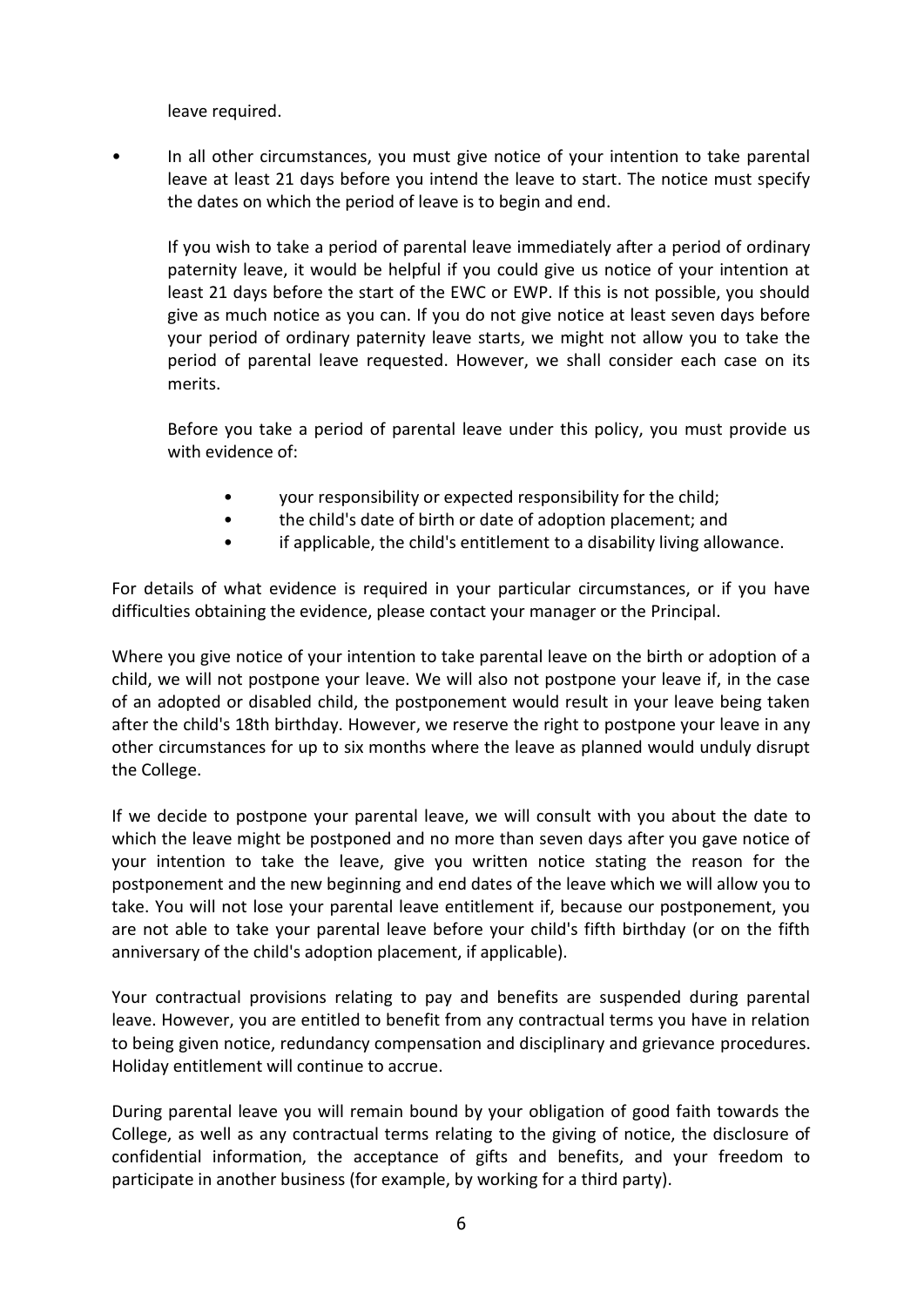If you are a member of the Teachers' Pension Scheme or the Local Government Pension Scheme a period of unpaid parental leave under this policy will not count towards your pensionable service. If you are a member of a defined contribution (money purchase) pension scheme, we shall not make contributions during a period of unpaid parental leave.

You are normally entitled to return to work following parental leave to the same position you held before commencing leave. Your terms of employment will be the same as they would have been had you not been absent.

However, it might not be possible for us to allow you to return to the same job where your period of parental leave has been longer than four weeks, or has been combined with a period of additional maternity, paternity or adoption leave. In such circumstances, we will offer you a suitable and appropriate alternative position.

We will deal with any requests to change your working patterns (such as working part-time) after parental leave on a case-by-case basis. We will try to accommodate your wishes unless there is a justifiable reason for refusal, bearing in mind the needs of the College. It is helpful if flexible working requests are made as early as possible.

Where you take a period of parental leave under this policy for purposes other than spending time with or otherwise caring for your child, this will be dealt with as a disciplinary issue under the Disciplinary Procedure.

#### <span id="page-6-0"></span>**Time off for antenatal appointments**

If you are an employee or agency worker and in a "qualifying relationship" with a pregnant woman or her expected child, you are entitled to take time off to accompany the woman to antenatal appointments. The amount of time off is limited to no more than two occasions lasting no more than six and a half hours each (which includes travelling time, waiting time and attendance at the appointment).

You are deemed to have a qualifying relationship with a woman or her expected child if you meet any of the following criteria:

- You are the pregnant woman's husband or civil partner.
- You live with the woman (whether in a heterosexual or same-sex relationship) in an enduring family relationship and are not a relative of the woman.
- You are the expected child's father.
- You are one of a same-sex couple who is to be treated as the child's other parent under the assisted reproduction provisions in either *[section 42](http://uk.practicallaw.com/5-512-0368?pit=)* or *[43](http://uk.practicallaw.com/3-512-0388?pit=)* of the Human Fertilisation and Embryology Act 2008 (HFEA 2008).
- you are the potential applicant for a parental order under *[section 54](http://uk.practicallaw.com/4-512-0769?pit=)* of the HFEA 2008 in relation to a child who is expected to be born to a surrogate mother.

You should inform your manager or the Principal in advance, giving as much notice as possible if you require time off under this policy.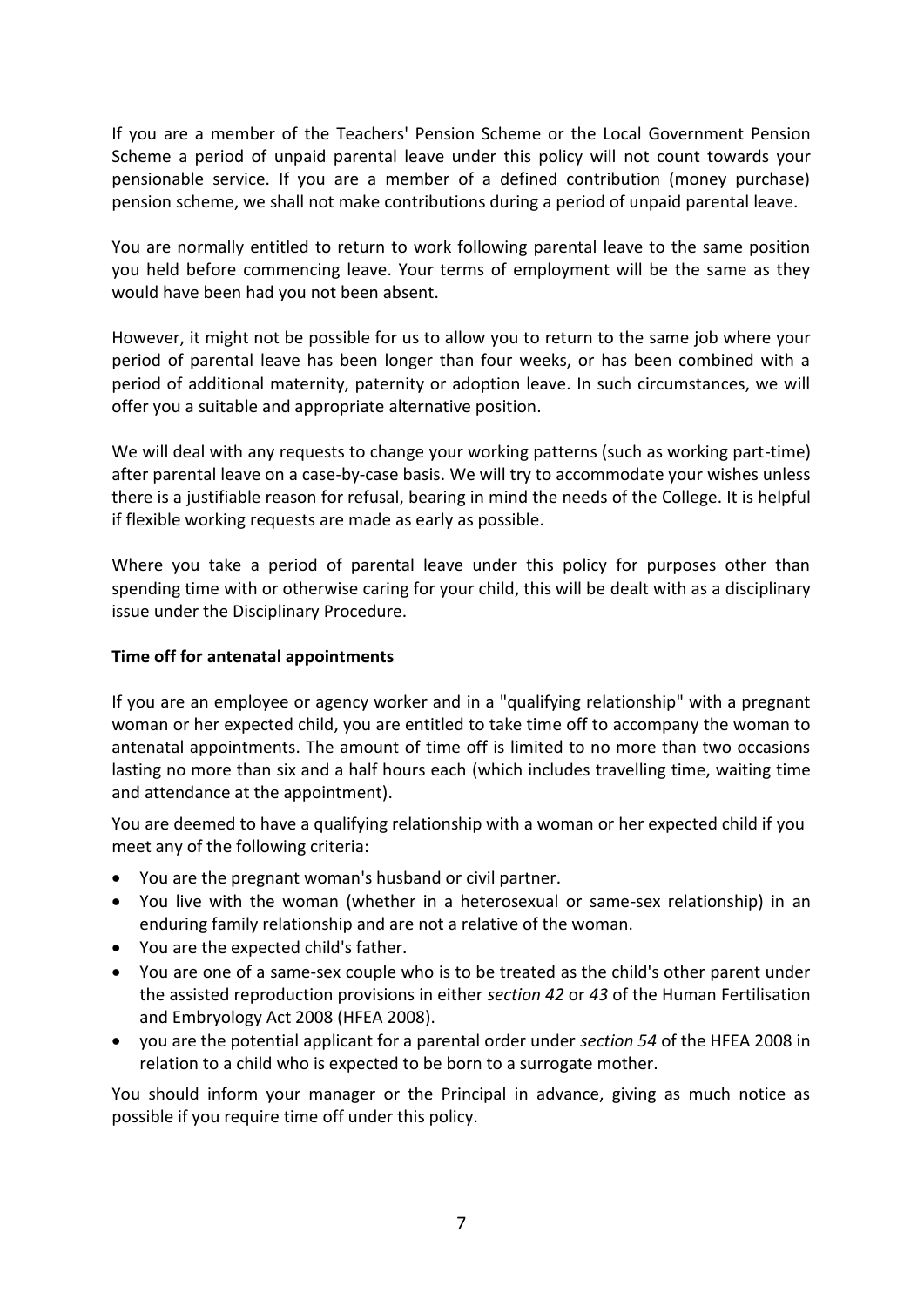#### <span id="page-7-0"></span>**Your entitlements**

The table below sets out your entitlement to various forms of leave. Where we refer to relatives of the first degree, this is taken to mean:

- husband/wife;
- permanent partner;<br>• brother/sister:
- 
- brother/sister;<br>• parent and child • parent and child; or<br>• the corresponding re
- the corresponding relatives-in-law.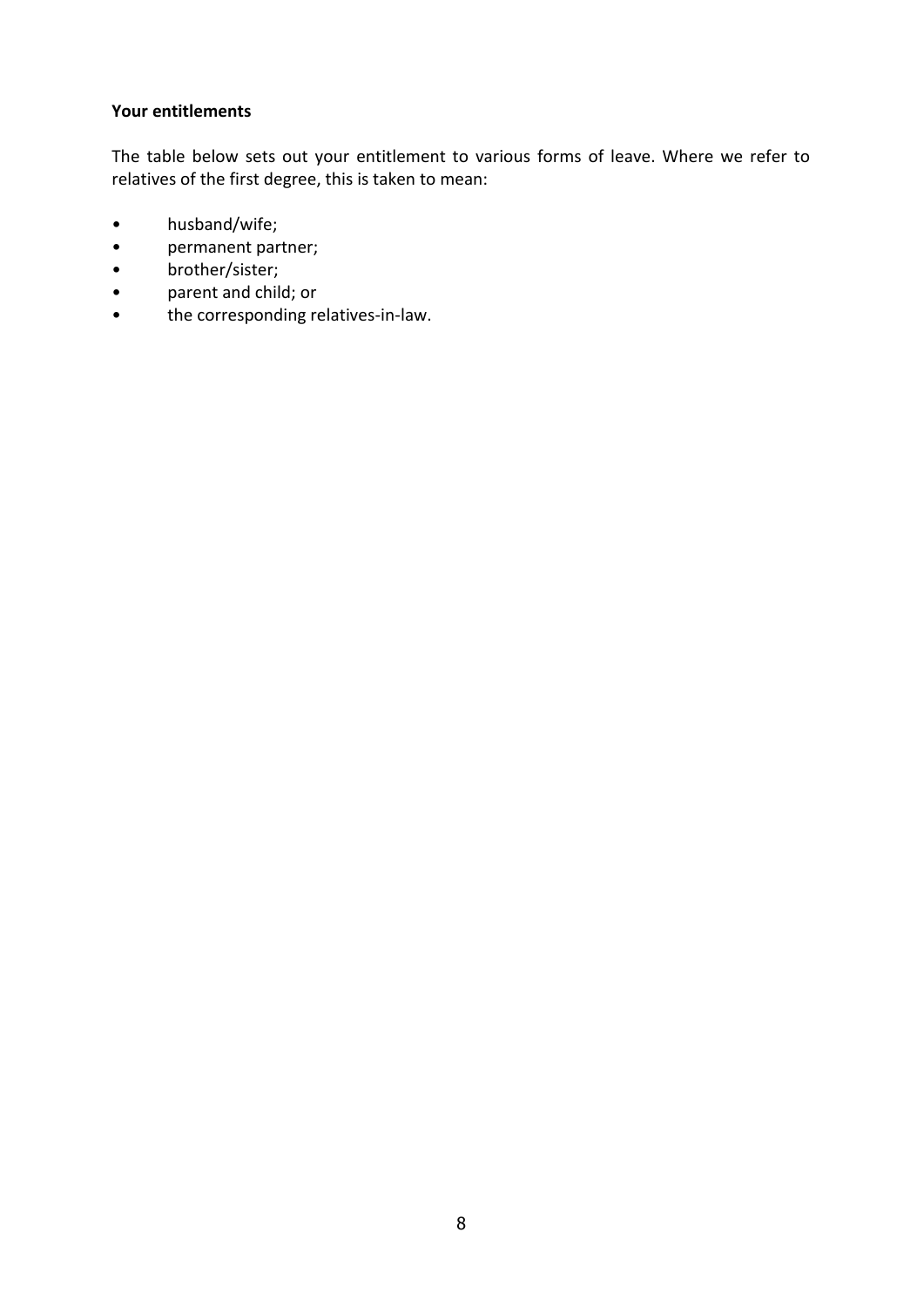# **Reasons for Leave with Pay**

<span id="page-8-0"></span>

| Reasons for leave with pay                                       | <b>Teaching and Associate Staff</b>                                       |
|------------------------------------------------------------------|---------------------------------------------------------------------------|
| For officials of Trade Unions to perform I.R. duties/undertake   | i) Regular release, and/or                                                |
| approved training                                                | ii) Occasional release and/or                                             |
|                                                                  | iii) Consultative meetings convened by the LA                             |
| For Safety Representatives to perform duties and undertake       | i) Regular release, and/or                                                |
| associated training                                              | ii) Occasional release and/or                                             |
|                                                                  | iii) Consultative meetings convened by the LA                             |
| For ante-natal care                                              | Right to paid leave - evidence of appointments e.g. appointment card,     |
|                                                                  | must be provided, if requested                                            |
| Attendance as elected members at local authority meetings        | Up to 144 working hours                                                   |
| and properly established committees                              |                                                                           |
| For members of another school's Governing Body                   | Up to a maximum of 4 half-days per annum depending upon the               |
|                                                                  | reasonableness of the request.                                            |
| Magisterial duties                                               | Minimum attendance requirement including training and membership          |
|                                                                  | of a statutory tribunal not exceeding 20 working days a year              |
| <b>Candidates for Parliamentary Elections</b>                    | 5 working days                                                            |
| Lecturing in professional capacity on condition that all fees to | At the discretion of the Principal                                        |
| be paid to school                                                |                                                                           |
|                                                                  | Employees are entitled to be paid leave of absence for the purpose of     |
|                                                                  | sitting for examinations concerned with professional development to       |
| Sitting examinations relating to professional development        | the benefit of the college. Professional development / examinations       |
|                                                                  | not to the benefit of the college are at the discretion of the Principal. |
| Employees own wedding                                            | At the discretion of the Principal                                        |
| Weddings of close relatives i.e. sibling, parent (or another     |                                                                           |
| family member/carer who brought up the employee) or              | At the discretion of the Principal.                                       |
| children or corresponding relatives in law                       |                                                                           |
| Times of severe weather                                          | Permission to leave early should not be unreasonably refused. Lost        |
|                                                                  | hours should be made up where annual leave cannot be taken.               |
| Jury Service or attendance as a witness in Court proceedings     | For the required period subject to the employee claiming for loss of      |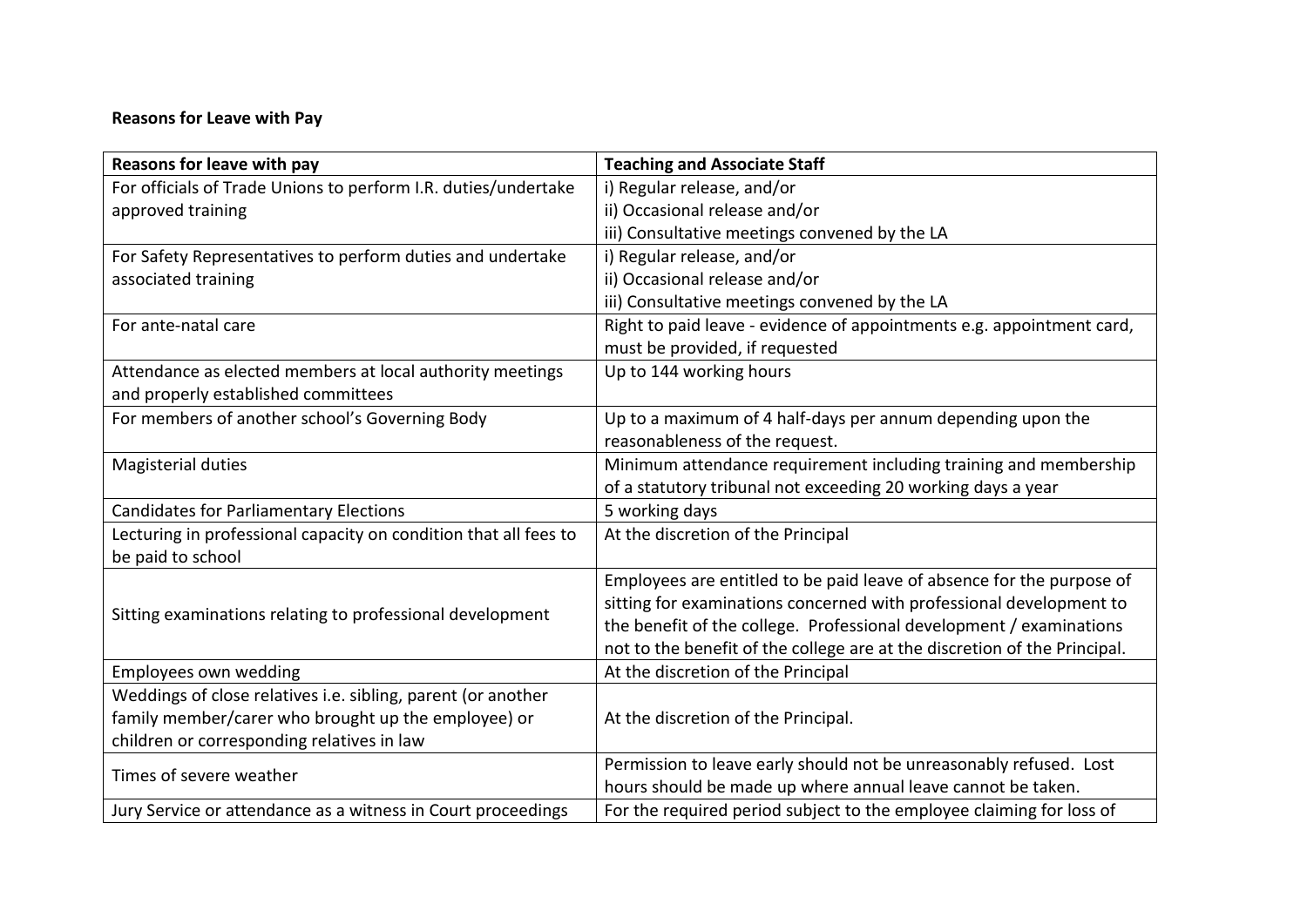|                                                                                                                                                                                                                               | earnings                                                                                                                                                                                                                                                                                                                                                                                                                                                                                                                                                                          |
|-------------------------------------------------------------------------------------------------------------------------------------------------------------------------------------------------------------------------------|-----------------------------------------------------------------------------------------------------------------------------------------------------------------------------------------------------------------------------------------------------------------------------------------------------------------------------------------------------------------------------------------------------------------------------------------------------------------------------------------------------------------------------------------------------------------------------------|
| Screening for breast and cervical cancer                                                                                                                                                                                      | Necessary paid time off will be granted for the purpose of cancer<br>screening.                                                                                                                                                                                                                                                                                                                                                                                                                                                                                                   |
| Members of non-regular forces - annual training                                                                                                                                                                               | Up to two weeks - the second of which is to be unpaid.                                                                                                                                                                                                                                                                                                                                                                                                                                                                                                                            |
| Potential redundancy                                                                                                                                                                                                          | Reasonable time to seek alternative employment                                                                                                                                                                                                                                                                                                                                                                                                                                                                                                                                    |
|                                                                                                                                                                                                                               | In cases of critical/serious illness of close relatives, up to 5 working days<br>paid leave.                                                                                                                                                                                                                                                                                                                                                                                                                                                                                      |
| Illness of a close relative i.e. partner/spouse, sibling, parent (or<br>other relative/carer who brought up the employee), child or<br>corresponding relatives-in-law who lives within the members<br>of staff or lives alone | In the case of a sick child with a non-critical illness, after the first day it<br>will be assumed that alternative arrangements for childcare will be<br>made. Leave is granted on the understanding that the other<br>parent/carer is ill or otherwise unavailable and alternative<br>arrangements cannot be made at short notice. A maximum of 3 days<br>can be requested in any rolling year after which leave will be<br>considered as leave without pay (see table below).<br>Applications for unpaid leave should be addressed in writing to the<br>Principal to consider. |
| Death or critical illness of a close relative i.e. partner/spouse,<br>sibling, parent (or other relative/carer who brought up the<br>employee), child or corresponding relatives-in-law                                       | Up to 5 working days.                                                                                                                                                                                                                                                                                                                                                                                                                                                                                                                                                             |
| House removal                                                                                                                                                                                                                 | 1 working day with as much advance notice as possible.                                                                                                                                                                                                                                                                                                                                                                                                                                                                                                                            |
| Sports representation as competitor at national/international<br>level                                                                                                                                                        | At the discretion of the Principal                                                                                                                                                                                                                                                                                                                                                                                                                                                                                                                                                |
| <b>Election duties</b>                                                                                                                                                                                                        | Leave of absence for staff appointed by the returning officer to assist at<br>parliamentary or local elections.                                                                                                                                                                                                                                                                                                                                                                                                                                                                   |

**Additional leave with pay may be granted in special circumstances by the Governing Body**